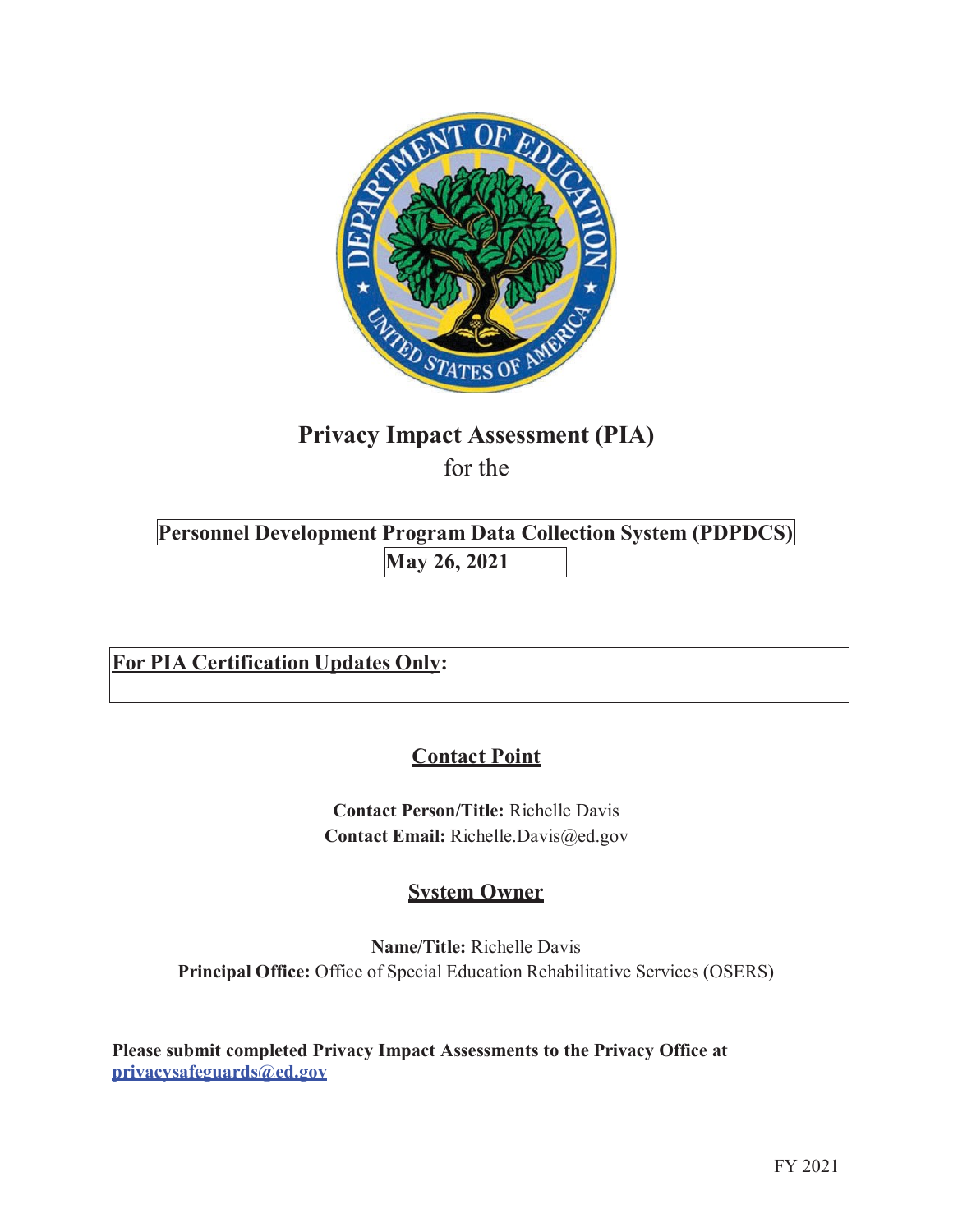*system. You may wish to consult with your ISSO in completing this document. If a question does not apply to your system, please answer with N/A. Please complete this Privacy Impact Assessment (PIA) on how personally identifiable information (PII) is collected, stored, protected, shared, and managed electronically by your* 

### **1. Introduction**

 or purpose for the system. **1.1.** Describe the system including the name, acronym, and a brief description of the program

 public-facing website and web-based data system. The system provides for the collection employers, for three program offices within the Department of Education (the OIE uses the term "participants." For simplicity, this PIA will refer to them all as the Department. The purpose of the data collection is to track the enrollment, eligible employment, and service obligation fulfillment of scholars who have received PDP funds, Finance and Operations (OFO) for repayment of part or all of the funds received. The Personnel Development Program (PDP) Data Collection System (PDPDCS) is a of data from members of the public, specifically grantees, scholars, and the scholars' Department): the Office of Special Education Programs (OSEP); the Rehabilitative Services Administration (RSA); and the Office of Indian Education (OIE). OSEP and RSA are part of the Department's Office of Special Education and Rehabilitative Services; and OIE is part of the Department's Office of Elementary and Secondary Education. All three program offices fund personnel development programs that award grants to Institutions of Higher Education (IHEs) that provide financial support to undergraduate and graduate students. OSEP and RSA refer to the students receiving grant funds as "scholars," while "scholars." As a condition of receiving grant funds, scholars agree to complete a service obligation. If they are unable to fulfill their service obligation, they must repay the funds to until the scholars' service obligations are fulfilled, or they are referred to the Department's Accounts Receivable and Bank Management Division (ARBMD) within the Office of

 scholar. Each program office requires scholars to submit different legal documents related Each OSEP and RSA scholar completes a Pre-scholarship Agreement (PSA) and Exit accepting funds and is signed at the time the scholar enrolls in the grant program by both the grantee and the scholar. The EC provides the final amounts of funding received and total service obligation owed and is signed at the time the scholar exits the grant program (SPA). The SPA is similar to the PSA as it notifies the scholar of the program requirements for accepting funds and is signed at the time of enrollment in the grant program by both the grantee and the scholar. RSA scholars must submit proof of citizenship and complete the certification of eligibility for Federal assistance in certain The specific data collected include the following for each scholar: name, date of birth, Social Security number (SSN), personal mailing address, personal phone numbers, financial account information, personal email address, education records, employment status, and place of employment. This information is provided by the grantee and the scholar. Employers are asked to verify the employment information provided by the to their ability to accept funding and understanding of the terms of the accepted funding. Certifications (EC). The PSA notifies the scholar of the program requirements for by both the grantee and the scholar. OIE scholars complete a Service Payback Agreement programs. Subsequent references in this PIA to "legal documents" include all of the documents listed above.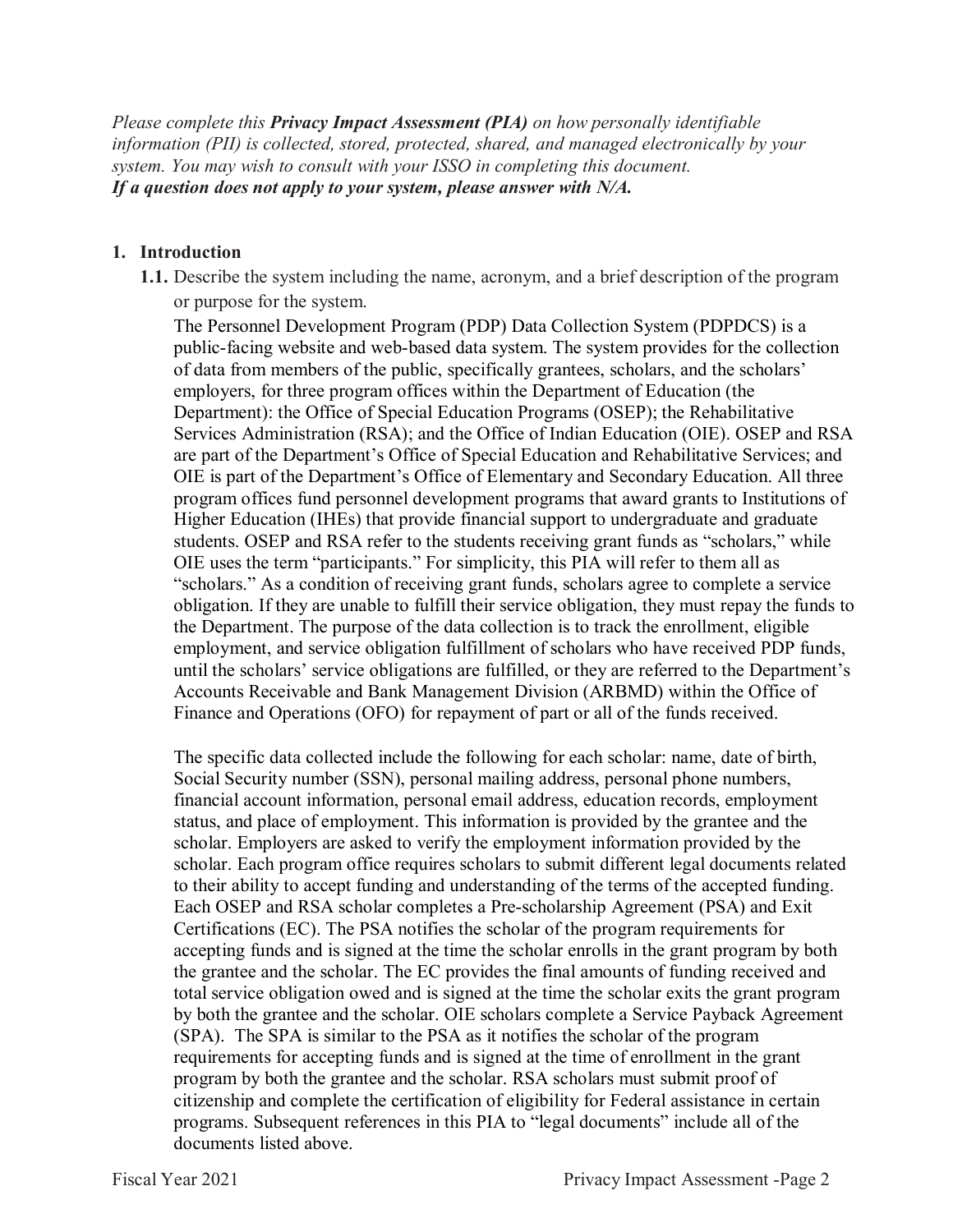provides the initial scholar information (e.g., SSN, demographics, and contact information) scholar, the scholar is sent an automated invitation email providing them with instructions on how to log into the system. The grantee reports the enrollment status of the scholar at the end of each academic year (e.g., the scholar is still enrolled in the grant program; the The project director for the grantee registers for an account in the system and is responsible for adding scholar records for the grant. During the registration process, the system collects name, email address, username, and password from project directors. The project director as well as information related to the grant program. Once a grantee submits a record for a scholar has completed the grant program; or the scholar has exited the grant program prior to completion).

 and verify scholar employment. Scholars receive credit toward their service obligation for If and when a scholar submits employment information, the PDPDCS emails the scholar's employer to verify the information. Employers are prompted via email to access the site verified employment.

The PDPDCS also provides technical assistance to all users and generates performance data for reporting annually on program results.

**1.2.** Describe the purpose for which the personally identifiable information (PII)<sup>1</sup> is collected, used, maintained or shared.

 Information about scholars is collected, used, and maintained to track the enrollment and scholar's obligationhas not been fulfilled through service. service obligation fulfillment of scholars and to refer scholar debt to ARBMD when the

 initial scholar information (e.g., SSN, demographics, and contact information) as well as Information is collected from grant project directors so they can register for an account in the system and add scholar records for the grant. The project director also provides the information related to the grant program and the status of the scholar at the end of each academic year.

 Information is collected from contractors so they may access the system for administrative purposes.

**1.3.** Is this a new system, or one that is currently in operation?

# Currently Operating System

**1.4.** Is this PIA new, or is it updating a previous version?

# Updated PIA

This PIA is being updated as part of the regular biennial review.

 **1.5.** Is the system operated by the agency or by a contractor? Fiscal Year 2021 Privacy Impact Assessment -Page 3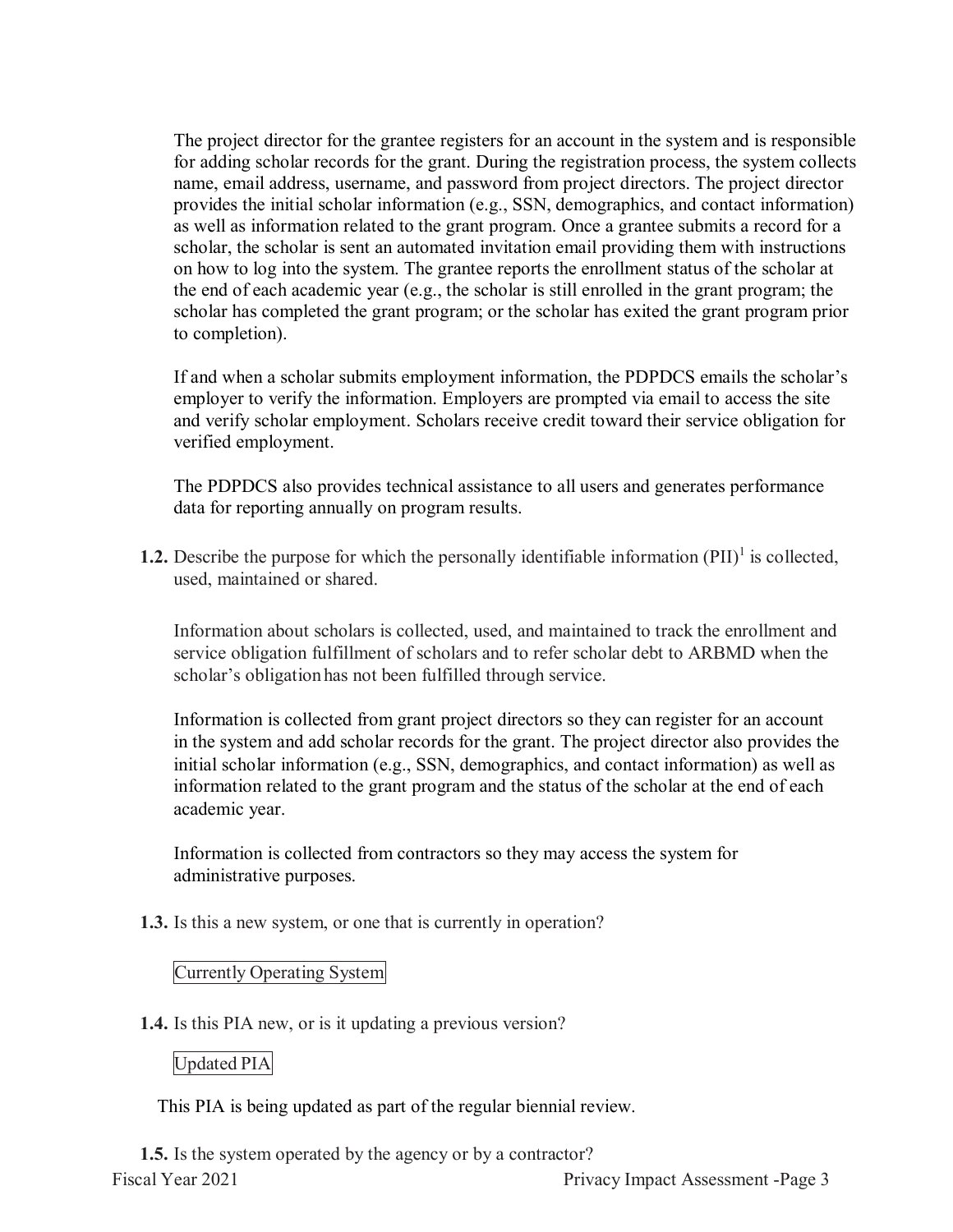# Contractor

 related documents include privacy requirements? **1.5.1.** If the system is operated by a contractor, does the contract or other acquisition-

 $\Box$  N/A

Yes

# **2. Legal Authorities and Other Requirements**   *If you are unsure of your legal authority, please contact your program attorney.*

 use of data by the system? Please include name and citation of the authority. **2.1.** What specific legal authorities and/or agreements permit and regulate the collection and

 Results Act of 1993 (GPRA), Public Law103-62, to collect and report program programs' performance measures. In addition, each personnel training program is All three program offices are required under The Government Performance and performance measures. The PDPDCS is the primary source of data for all three funded under a specific law and is regulated under individual regulations.

 For OSEP, the Individuals with Disabilities Education Improvement Act (IDEA), Public Law 108-446 addresses providing personnel development to improve services and results for children with disabilities. The program requirements regarding service obligations are specified in Service Obligations Under Special Education - Personnel Development to Improve Services and Results for Children with Disabilities, 34 C.F.R. § 304 (2006).

 For OIE, the Elementary and Secondary Education Act (ESEA), reauthorized by Congress at the end of 2015 as the Every Student Succeeds Act (ESSA) (P.L.114- benefits Indian students in a local educational agency that serves a high proportion from their pre-service training program, they must report on their employment status every six months. 34 CFR 263.10(b). 95), provides funding for professional development for teachers and educational professionals to improve outcomes for Indian children. Under section 6122(h) of the ESEA, the Secretary must require, by regulation, that individuals who receive training under this program either perform work related to the training and that of Indian students or repay all or a prorated part of the assistance received. Under the program regulations implementing this requirement, when participants graduate

status every six months. 34 CFR 263.10(b).<br>For RSA, the Rehabilitation Act of 1973, as amended by title IV of the Workforce and authorizes service obligation. The program regulations, 34 CFR 386, CFR 367 et. Innovation and Opportunity Act (WIOA), requires program performance measurement,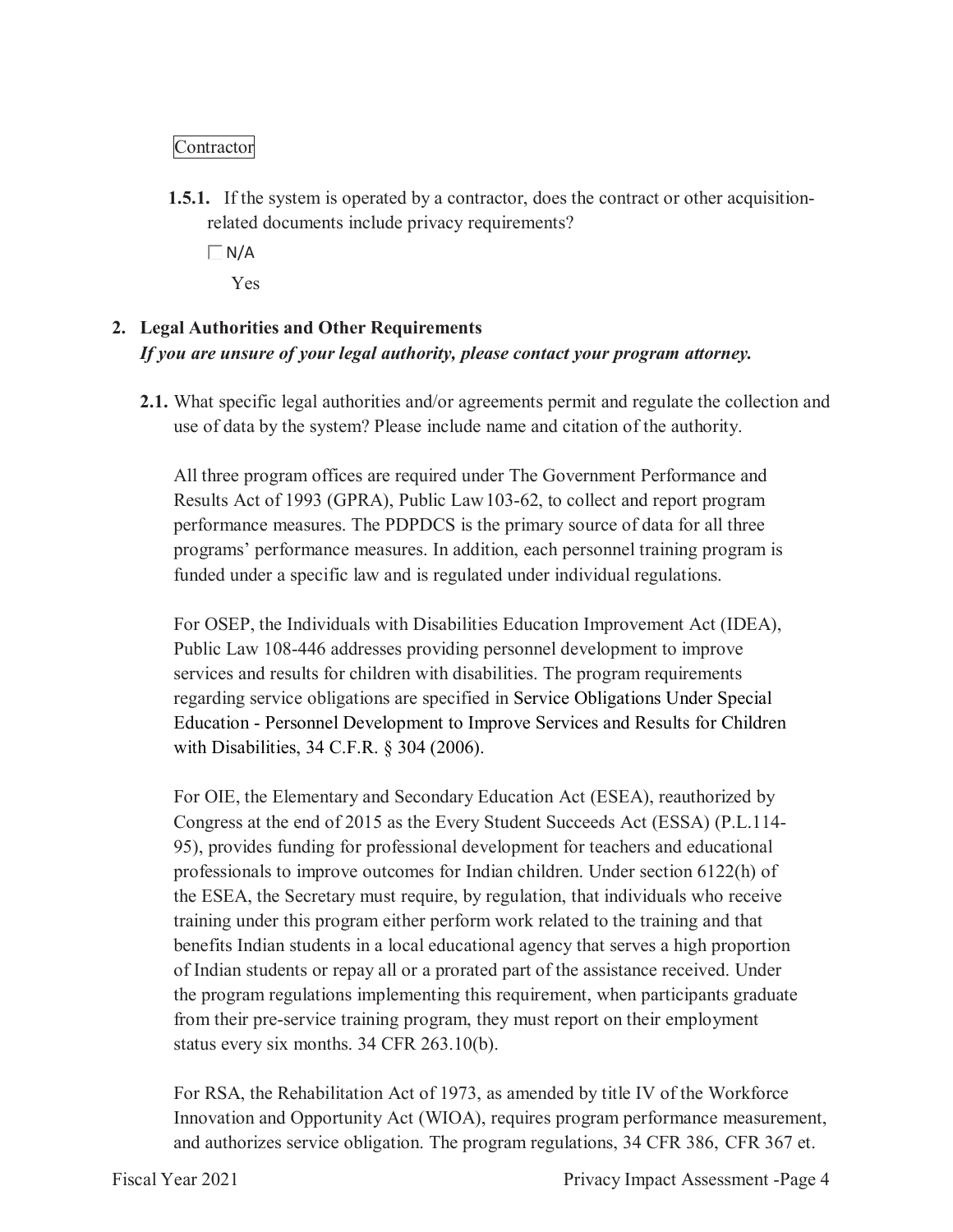seq., provide further specificity regarding the service obligation requirements.

### **SORN**

 **2.2.** Is the information in this system retrieved by an individual's name or personal identifier such as a Social Security Number or other identification?

Yes

 **2.2.1.** If the above answer is **YES,** this system will need to be covered by Privacy Act System of Records Notice(s)  $(SORN(s))$ .<sup>2</sup> Please provide the SORN name, number, Federal Register citation and link, or indicate that a SORN is in progress.

 $\Box$  N/A

 18-16-04, Personnel Development Program Data Collection System (PDPDCS), 84 FR 32889-32895, dated July 10, 2019.

[https://www.federalregister.gov/documents/2019/07/10/2019-14690/privacy-act-of-](https://www.federalregister.gov/documents/2019/07/10/2019-14690/privacy-act-of)1974-system-of-records

 18–04–04, Education's Central Automated Processing System (EDCAPS); 80 FR 80331- 80339, dated December 24, 2015. [https://www.federalregister.gov/documents/2015/12/24/2015-32501/privacy-act-of-](https://www.federalregister.gov/documents/2015/12/24/2015-32501/privacy-act-of)1974-system-of-records

 **2.2.2.** If the above answer is **NO**, explain why a SORN was not necessary. For example, the information is not retrieved by an identifier, the information is not maintained in a system of records, or the information is not maintained by the Department, etc.

 $\overline{M}$  N/A

Click here to enter text.

# **Records Management**

 **an email to [RMHelp@ed.gov](mailto:RMHelp@ed.gov)  If you do not know your records schedule, please consult with your records liaison or send** 

 **2.3.** What is the records retention schedule approved by National Archives and Records relevant NARA schedule numbers and disposition instructions. Administration (NARA) for the records contained in this system? Please provide all

 10-1. Records in system are considered temporary, cut off files annually. Destroy/ Delete 5 years after file cutoff. PDPDCS manages records in accordance with the following records schedule: "Program Management Files," Schedule Locator 066. The NARA disposition authority is N1-441-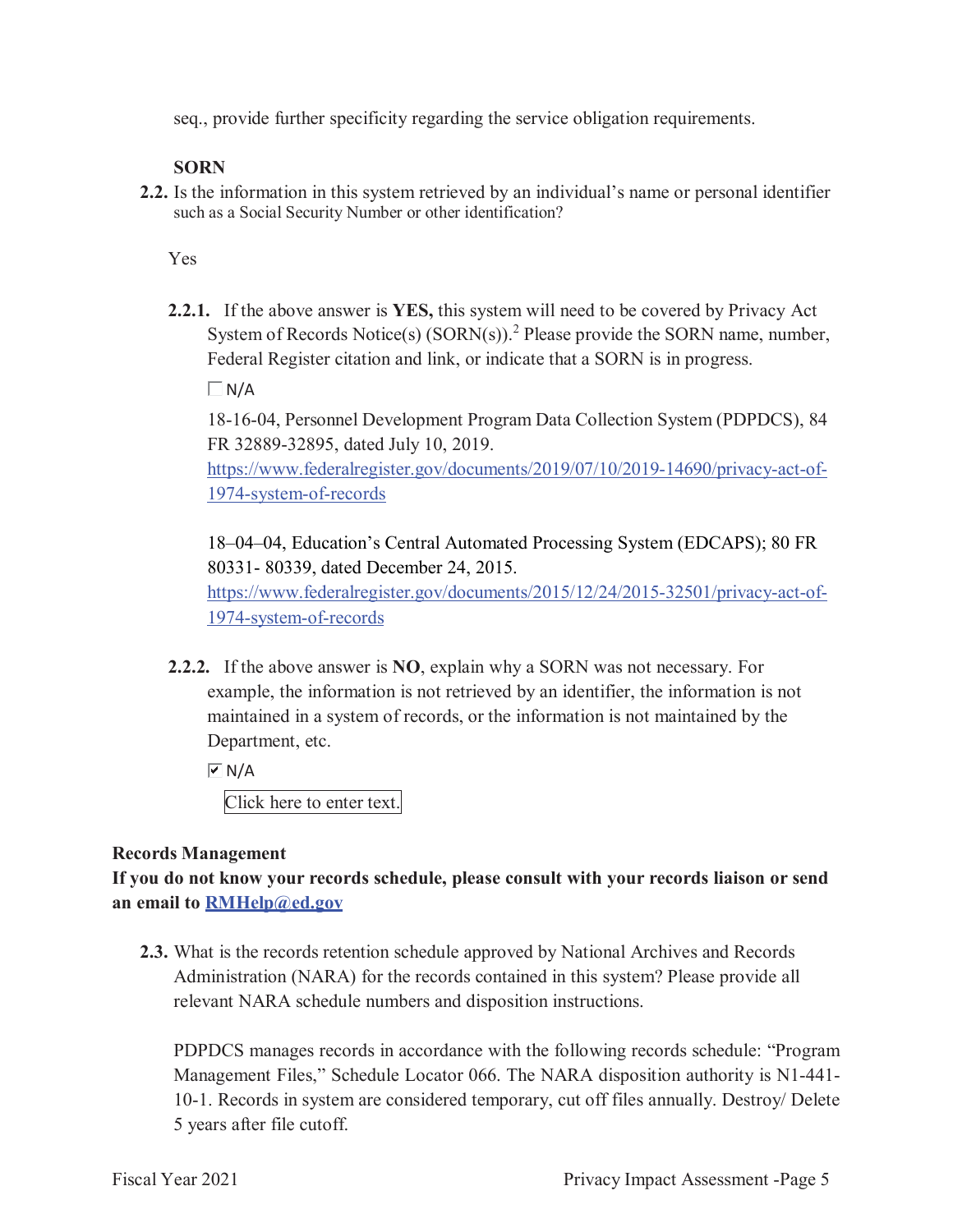timelines in the records disposition schedule? **2.4.** Is the PII contained in this system disposed of appropriately, and in accordance with the

Yes

# **3. Characterization and Use of Information**

# **Collection**

 Social Security, etc.) that the system collects, uses, disseminates, or maintains. **3.1.** List the specific PII elements (e.g., name, email, address, phone number, date of birth,

Information collected from scholars includes: name, date of birth, SSN, personal mailing address, personal phone numbers, financial account information, legal documents, personal email address, education records, employment status, and place of employment.

 Information collected from grantee program directors includes: name, email address, name of institution, title, phone number, username, and password.

Information collected from contractors accessing the system for administrative purposes includes: username, email address, and password.

 stated in Question 1.2? **3.2.** Does the system collect only the minimum amount required to achieve the purpose

Yes

 The scholar PII collected is the minimum needed to track their enrollment and service obligation fulfillment and to refer scholar debt to ARBMD when the scholar's obligation has not been fulfilled through service.

 Only name and email address are collected from grantee program directors so they can register for an account to discharge their responsibilities.

register for an account to discharge their responsibilities.<br>Information is collected from contractors so they may access the system for administrative purposes.

 commercial sources, etc.)? **3.3.** What are the sources of PII collected (e.g., individual, school, another agency,

 The scholar submits their place of employment, dates of employment, role or position by applicable program regulations. The scholar's employer verifies employment data. Sources of information are grantees, the scholars, and employers of the scholars. The grantee submits contact, enrollment, and educational program data on each scholar. while employed, and information required to determine eligible employment as defined For OSEP and OIE, the contractor extracts demographic information on the public-<br>Fiscal Year 2021<br>Privacy Impact Assessment -Pa Privacy Impact Assessment -Page 6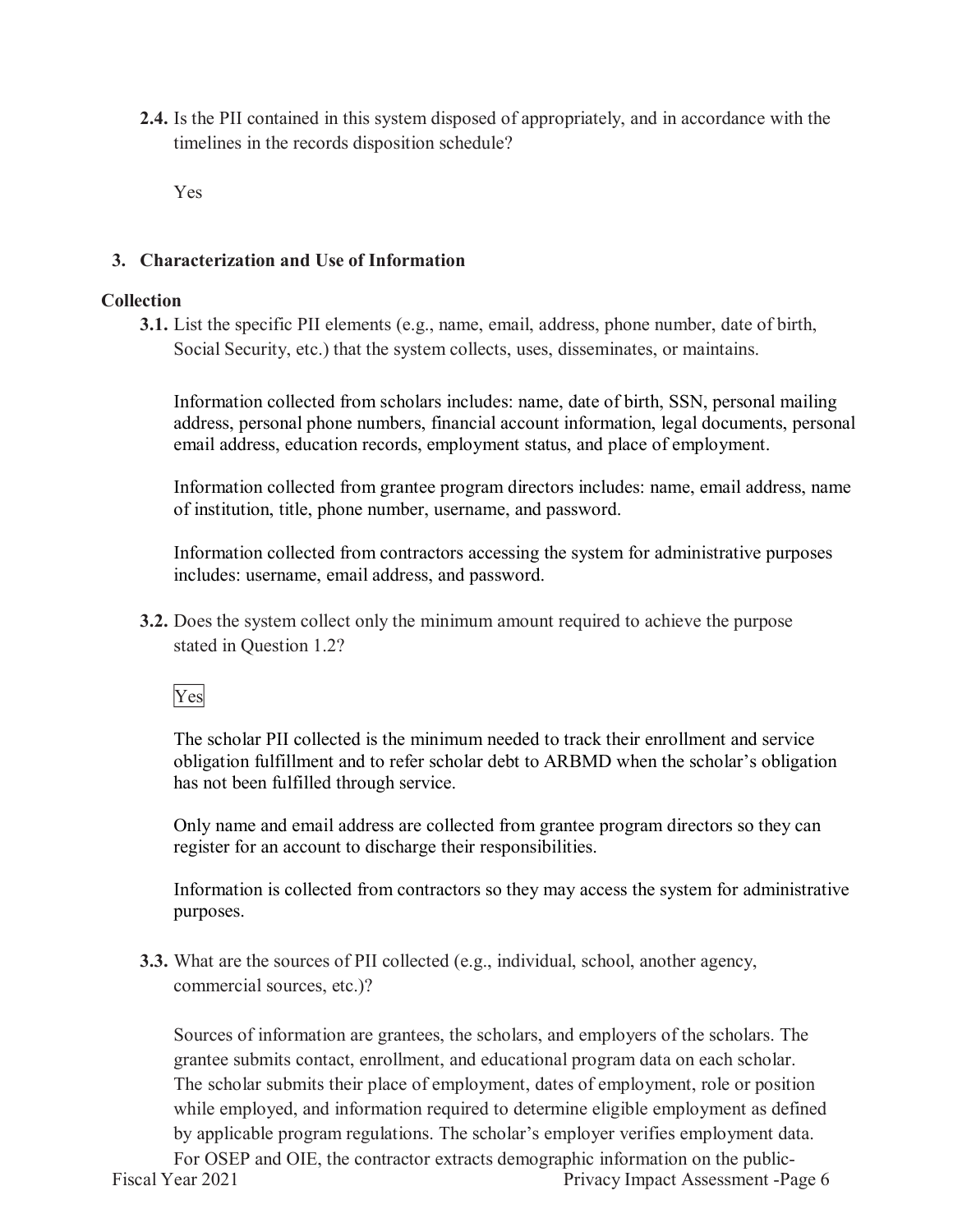school districts from the Department's Common Core Data System, to determine if the scholar's employment after program completion meets criteria established in the program performance measures.

**3.4.** How is the PII collected from the stated sources listed in Question 3.3 (e.g., paper form, web page, database, etc.)?

 The data are submitted through online web forms at [https://pdp.ed.gov.](https://pdp.ed.gov) In rare cases, paper alternative forms maybe used.

 remains valid and accurate? **3.5.** How is the PII validated or confirmed to ensure the integrity of the information collected? Is there a frequency at which there are continuous checks to ensure the PII

 The information is validated by the grantee who submits a scholar record for each scholar receiving funding; the personal data and enrollment information is reviewed by verification, and the data are accurate. There are automated validations built into the system, as well, to check forthings like internal consistency (that an enrollment date is not after a date of graduation orthe dates are not in the future), correct formats (e.g., SSNs are nine digits) and to check for missing required items. the scholar; and the employer validates the employment record of the scholar. Random validation of data occurs on a regular schedule by the contractor. This is a manual process through which the contractor randomly selects employment records and contacts the employers to verify that the employer actually completed the employment

#### **Use**

**3.6.** Describe how the PII is used to achieve the purpose stated in Question 1.2 above.

 Information is used to monitor compliance of scholars in meeting their service obligation agreements. When scholars elect or are referred for payback, sensitive information is Common Core Data System are used in conjunction with data collected by the PDPDCS collection system to decrease burden on grantees. No commercial information or encrypted and transmitted electronically from PDPDCS to ARBMD. Descriptive statistical methods are used to compile data for the evaluation of program performance measures. For OSEP and OIE, data from the Institute of Education Science's (IES) to calculate results for program performance measures. Information from the Department's grants database, G5, is used to pre-populate fields of the Web-based data publicly available information is used.

 prior to deployment or for training employees? **3.7.** Is the system using PII for testing/researching new applications or information systems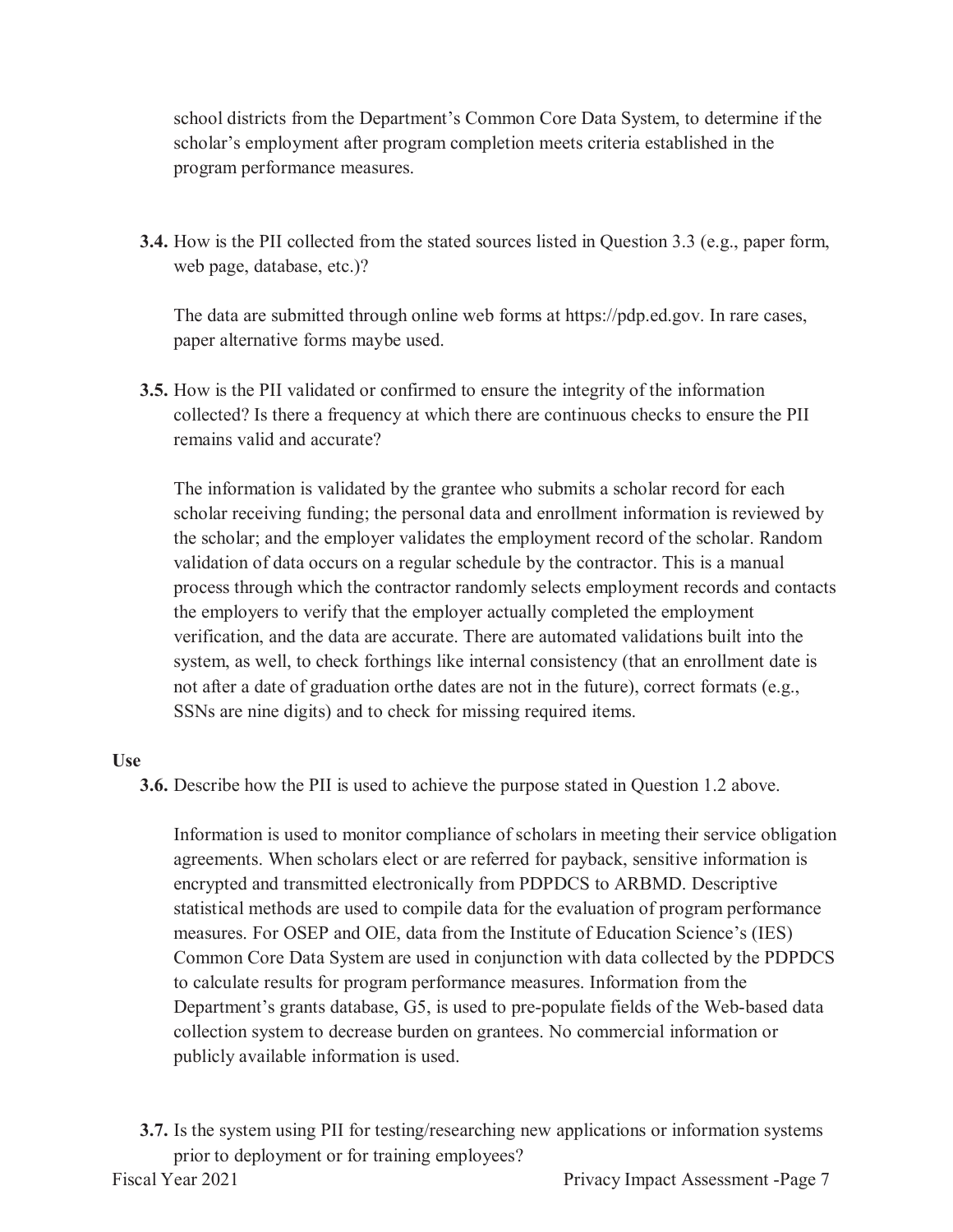**3.7.1.** If the above answer is **YES,** what controls are in place to minimize the risk and protect the data?

 $\Box N/A$ 

#### **Social Security Numbers**

 *there is no reasonable alternative. It is the Department's Policy that, in order to collect Social Security Numbers, the System Owner must state the collection is: 1) authorized by law, 2) necessary for an agency purpose, and 3)* 

 purpose for maintaining them. **3.8.** Does the system collect Social Security Numbers? Note that if the system maintains Social Security Numbers but does not explicitly collect them, answer 3.8.1 to address the

Yes

 **3.8.1.** If the above answer is **YES**, explain the purpose for its collection, and how the SSN will be used.

 $\Box$  N/A

 or repay part or all of the funding received from the grantee, SSNs are required to refer scholars for repayment to ARBMD. If a scholar defaults on payment, ARBMD must provide an SSN when referring the debt to the U.S. Department ofthe Treasury. Both ARBMD and the U.S. Department of the Treasury require SSNs to confirm Because scholars must fulfill a service obligation in exchange for funding received identity and process the debt. There are no alternatives possible for this purpose.

 alternatives were not selected. **3.8.2.** Specify any alternatives considered in the collection of SSNs and why the

 $\Box$ N/A

There are no alternatives possible for this purpose.

#### **4. Notice**

 public notice, such as a SORN, PIA,)? If notice is not provided, explain why not. **4.1.** How does the system provide individuals with notice about the collection of PII prior to its collection (e.g., direct notice, such as a Privacy Act Statement (if applicable) or

 The Privacy Act Statement is included on the PSA and EC for OSEP and the SPA for OIE. RSA is in the process of creating standardized PSAs and ECs and will include the Fiscal Year 2021 Privacy Impact Assessment -Page 8

No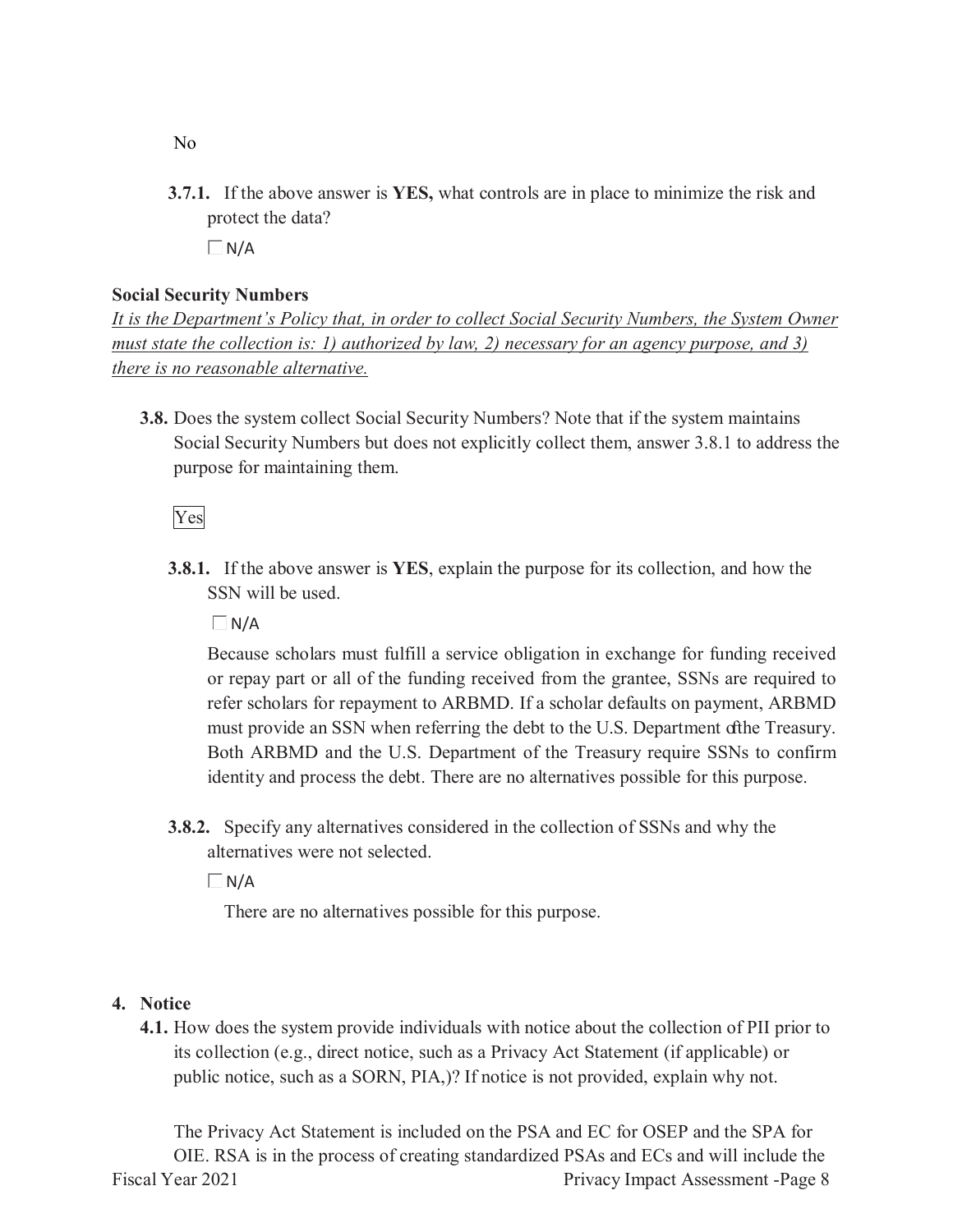language. Users must acknowledge the Privacy Act Statement after logging into the PDPDCS. The statement is presented as a pop-up message that must be accepted. A SORN for the PDPDCS is available at

[https://www.federalregister.gov/documents/2019/07/10/2019-14690/privacy-act-of-](https://www.federalregister.gov/documents/2019/07/10/2019-14690/privacy-act-of)1974-system-of-records.

 **4.2.** Provide the text of the notice or the link to the webpage where the notice is posted if notice is provided other than by SORN or PIA.

 $\Box$  N/A

OIE SPA: [https://pdp.ed.gov/OIE/Content/pdf/1810-0698%20PD\\_payback\\_agreement](https://pdp.ed.gov/OIE/Content/pdf/1810-0698%20PD_payback_agreement)-120120.pdf

Scholarship Agreement%20OPP%2008-31-23.doc OSEP PSA: [https://pdp.ed.gov/OSEP/Content/pdf/1820-0686\\_Pre](https://pdp.ed.gov/OSEP/Content/pdf/1820-0686_Pre)-

 0686\_Exit\_Certification%20OPP%2008-31-23\_new.doc OSEP EC:<https://pdp.ed.gov/OSEP/Content/pdf/1820>-

 **4.3.** What opportunities are available for individuals to consent to uses (including new uses of previously collected PII), decline to provide PII, or opt out of the project?

If scholars do not complete and sign the PSA or SPA, scholars opt out of the program.

**4.4.** Is the notice referenced in Question 4.1 reviewed and revised when there are changes in the practice, policy, or activities that affect the PII and privacy to ensure that individuals are aware of and can consent to, where feasible, these changes?

Yes

# **5. Information Sharing and Disclosures**

# **Internal**

 **5.1.** Will PII be shared internally with other ED principal offices? If the answer is **NO**, please skip to Question 5.4.

Yes

**5.2.** What PII will be shared and with whom?

 $\Box$  N/A

When the Department determines that scholars will not fulfill their service obligation and must instead repay some or all of the scholarship they received, the Department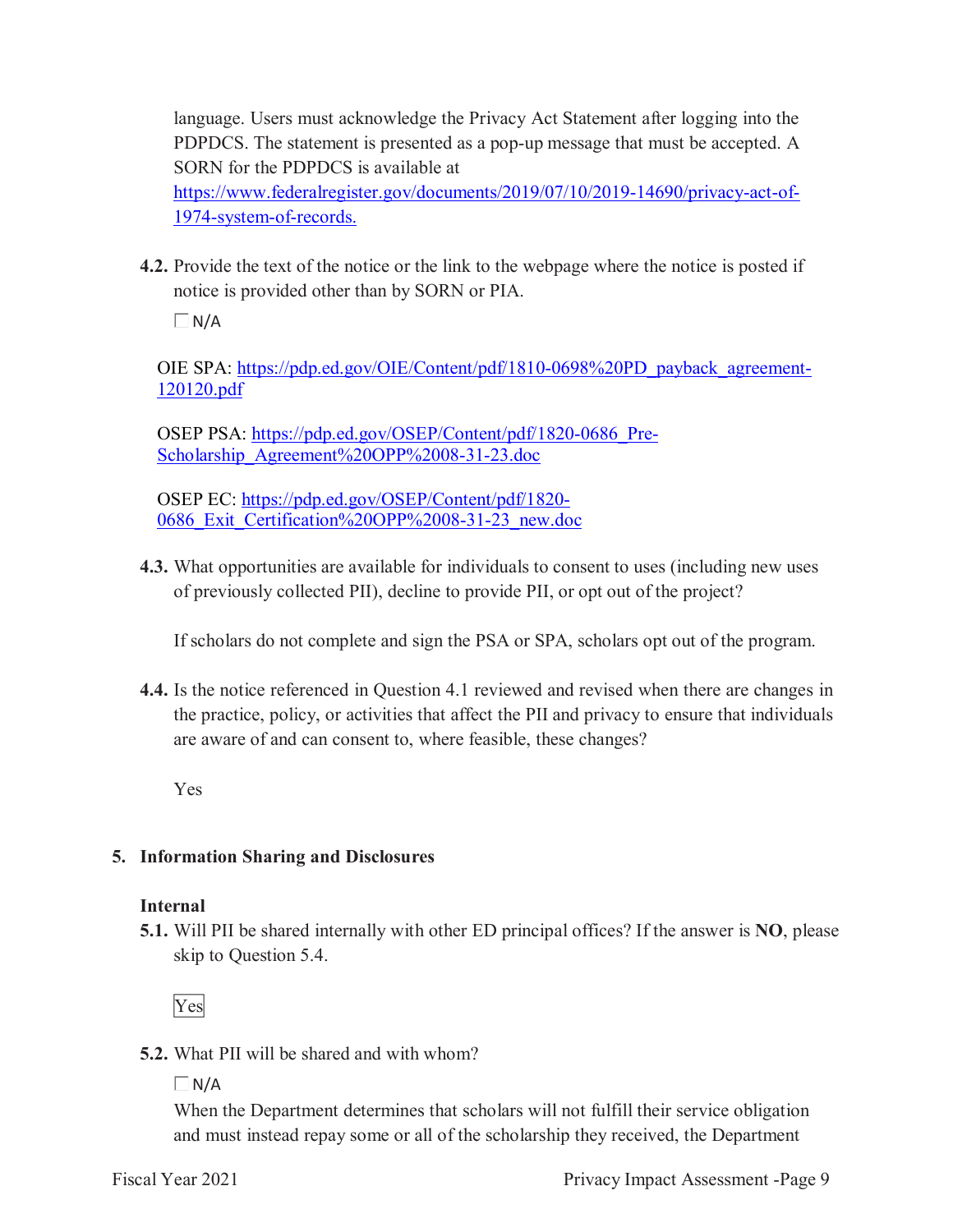the Department's Budget Services. Data may be made available to the IES or its contractor for the purpose of program evaluation; however, no PII will be shared as part of programevaluation data sharing. Data compiled without PII may also be shared with Department officials upon request for program oversight purposes. sends debt referral information to the Department's ARBMD. The Department also uses aggregated scholar and employer data for reporting on program performance measures. The results of the performance measures are shared within the program office and with

**5.3.** What is the purpose for sharing the specified PII with the specified internal organizations?

 $\Box N/A$ 

 The purpose of sharing information with ARBMD is for debt referral. The purpose of sharing data with IES or its contractor is for the purpose of program evaluation. The purpose of sharing data with Department officials is for the purpose of program monitoring.

#### **External**

 school district, the public, etc.)? If the answer is **NO**, please skip to Question 6.1. **5.4.** Will the PII contained in the system be shared with external entities (e.g. another agency,

Yes

 **Note: If you are sharing Social Security Numbers externally, please specify to whom and for what purpose**. **5.5.** What PII will be shared and with whom? List programmatic disclosures only.<sup>4</sup>

 $\Box$  N/A

 program regulations, PDPDCS provides ARBMD with the scholars' information, including SSN. This disclosure of information is covered as a routine use under the EDCAPS SORN. ARBMD is responsible for collecting funds from scholar and has for repayment, scholar information, including SSN, is forwarded by ARBMD to the U.S. If a scholar elects to enter cash repayment or is required to enter cash repayment per contracted with Centralized Receivables Service (CRS) to accomplish this task. Should the scholar default on a repayment plan or be non-responsive to the Department'srequest Department of the Treasury for collection.

**5.6.** What is the purpose for sharing the PII with the specified external entities?

 $\Box$  N/A

 The information is shared with the Department of Treasury for collection of the money owed.

The PDPDCS itself does not currently share data externally with non-Federal entities, and would only do so for a legitimate, authorized purpose, as permitted by a routine use,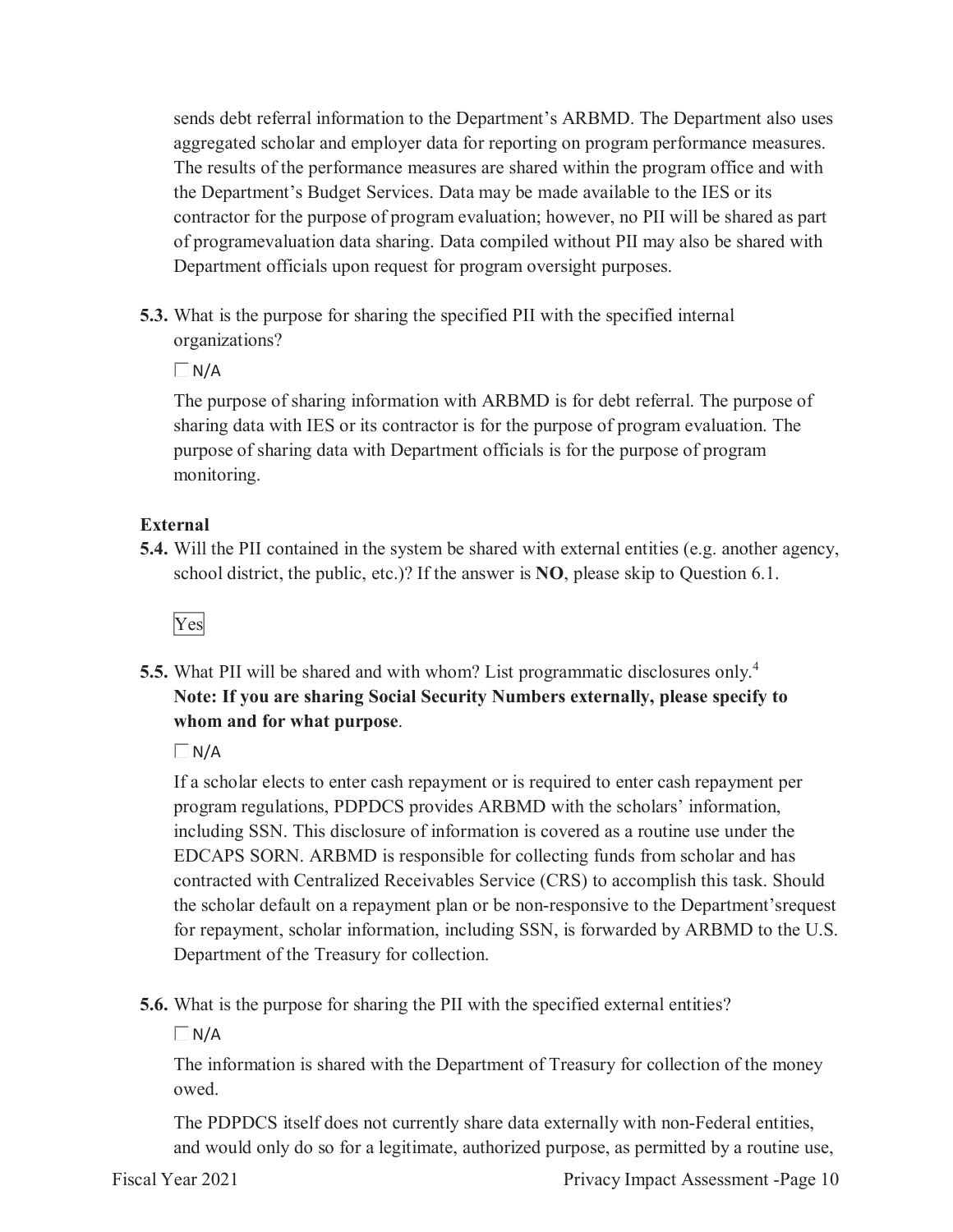consent of other Privacy Act exception.

**5.7.** Is the sharing with the external entities authorized?

 $\Box$  N/A Yes

 **5.8.** Is the system able to provide and retain an account of any disclosures made and make it available upon request?

 $\Box$ N/A Yes

 **5.9.** How is the PII shared with the external entity (e.g. email, computer match, encrypted line, etc.)?

 $\Box$ N/A

The information is shared via encrypted email.

 Memorandum of Understanding (MOU), or other type of approved sharing agreement **5.10.** Is the sharing pursuant to a Computer Matching Agreement (CMA), with another agency?

Yes

**5.11.** Does the project place limitation on re-disclosure?

 $\Box$  N/A No

# **6. Redress**

**6.1.** What are the procedures that allow individuals to access their own information?

system-of-records. Scholars may access their own informationthrough the PDPDCS system at any time by using their login information. The procedures for accessing information are described in the SORN, which is located at [https://www.federalregister.gov/documents/2019/07/10/2019-14690/privacy-act-of-1974-](https://www.federalregister.gov/documents/2019/07/10/2019-14690/privacy-act-of-1974)

**6.2.** What procedures are in place to allow the subject individual to correct inaccurate or erroneous information?

 these fields, scholars must contact the PDPDCS Help Desk and provide documentation to Scholars may edit all personal information except for SSN and name. To make edits to support the correction. Errors in funding, degrees attained, and service obligation,may be Fiscal Year 2021 **Privacy Impact Assessment -Page 11**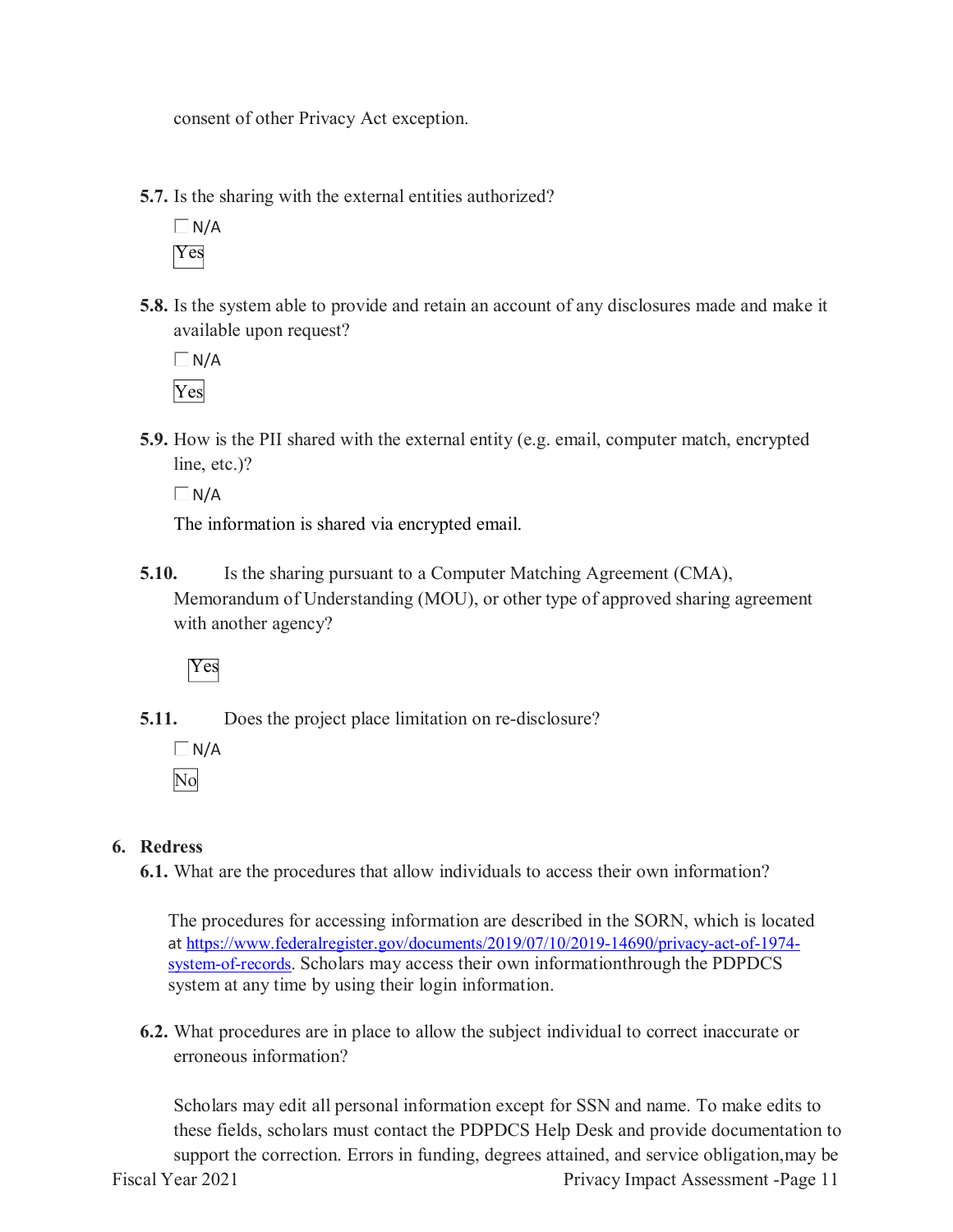reported by the scholars to the PDPDCS which then communicates with the grantee to determine the correct information.

 **6.3.** How does the project notify individuals about the procedures for correcting their information?

Instructions for contacting the PDPDCS Help Desk to correct errors is provided on the scholar's main page.

# **7. Safeguards**

# *If you are unsure which safeguards will apply, please consult with your ISSO.*

 **7.1.** Does the principal office work with their CSO/ISSO to build privacy & security into the system and build privacy extensions to the extent feasible?

Yes

**7.2.** Is an Authority to Operate (ATO) required?

Yes

**7.3.** Under NIST FIPS Pub. 199, what is the security categorization of the system: **Low, Moderate, or High?** 

 $\Box N/A$ 

Moderate

**7.4.** What administrative, technical, and physical safeguards are in place to protect the information?

 The PDPDCS, a secure, online system, has had extensive security testing and meets all monitored continuously by the Information System Owner (ISO), the Office of Special Education and Rehabilitative Services' (OSERS) Information System Security Officer (ISSO), and by the contractor. Security scans are conducted monthly by the contractor security requirements for a moderate-level system. The information is secured according to the requirements found in all applicable Department policy. The system complies with IT security requirements in the Federal Information Security Modernization Act (FISMA), Office of Management and Budget (OMB) circulars, and the National Institute of Standards and Technology (NIST) standards and guidelines. The PDPDCS is and reviewed by the ISSO and ISO. All vulnerabilities are identified, documented, and resolved in accordance with Federal requirements. Privacy risks are ameliorated by careful control of the data. Electronic information is secured through the use of access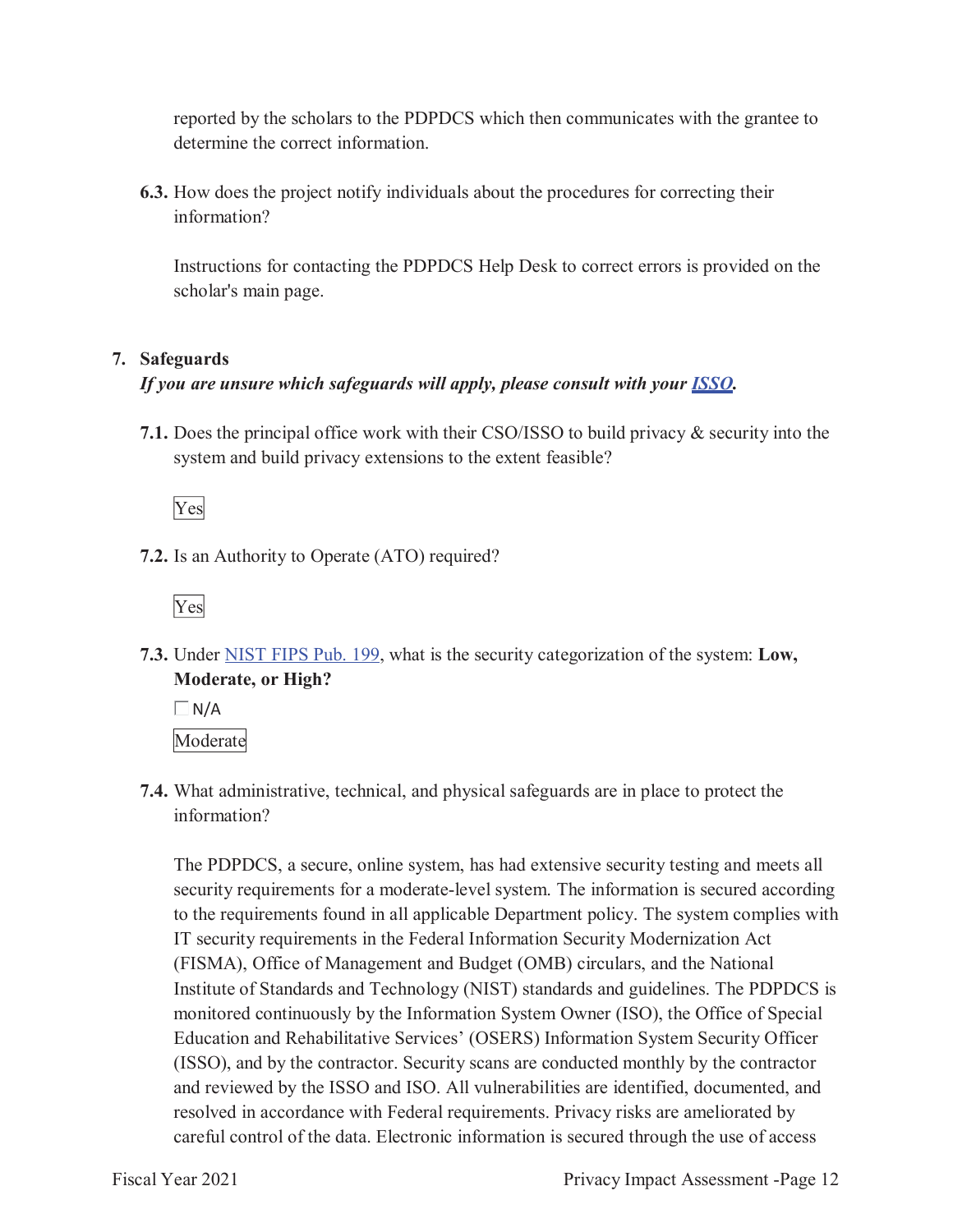them as stated. In addition, security is maintained through carefully managed control of extensive evaluation of information management risks. controls, background clearances, personnel security awareness and training, and regular auditing of information and information management processes. All users are properly identified and authorized for access, are made aware of the rules, and agree to abide by system changes, appropriatecontingency planning, handling, and testing, and by ensuring that any incident is handledexpeditiously. Additionally, the system is protected through proper maintenance with controlled regulation of the operating environment and

 security requirements and procedures as required by Federal law and policy? **7.5.** Is the information in the system appropriately secured in accordance with the IT

Yes

 **7.6.** Has a risk assessment been conducted where appropriate security controls to protect against that risk have been identified and implemented?

Yes

 **7.7.** Please describe any monitoring, testing or evaluation conducted on a regular basis to ensure the security controls continue to work properly at safeguarding the PII.

 The contractor conducts vulnerability scans on a weekly basis and before system changes are released to production. All changes to the Web site and database are thoroughly tested in the PDPDCS development and staging environments. All security controls for the PDPDCS are assessed annually by either a Department contractor or through a self-assessment.

#### **8. Auditing and Accountability**

 stated practices in this PIA? **8.1.** How does the system owner assess and ensure that the PII is used in accordance with

 The ISO assures that information is used in accordance with Federal regulations and stated practices by monitoring all work associated with the system: security assessments, on-going vulnerability scanning, debt referrals, background clearances at the 5c level for contractor personnel working with the PDPDCS, annual security and role-based there is significant oversight across all program offices and activities. Further the ISO monitors to assure that encryption is used on allemail that contains PII or sensitive trainings, approval of administrative access to the system by contractor personnel and Department staff. Since the ISO is the Contracting Officer's Representative (COR), information.